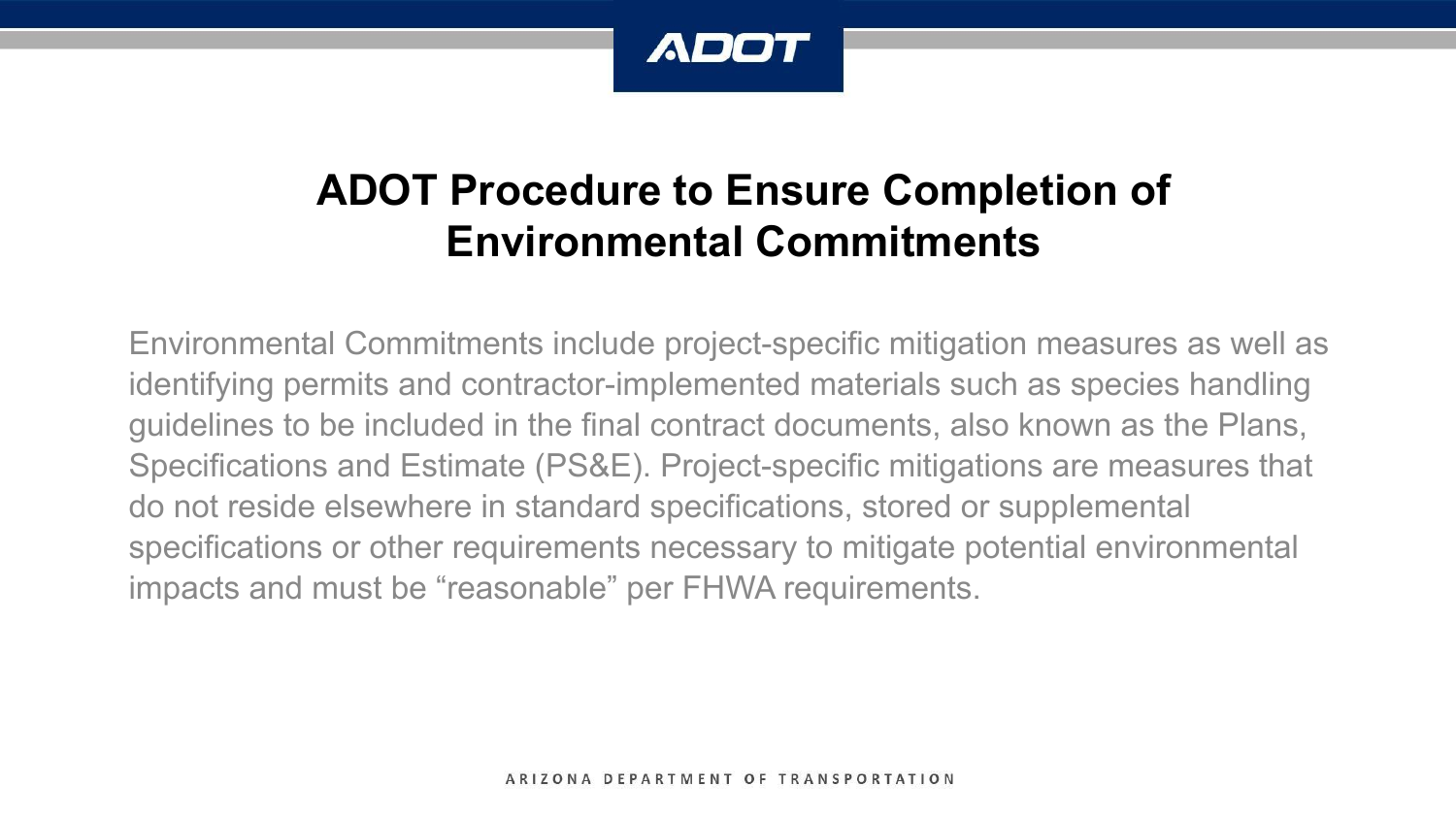1. Identify Environmental Mitigation and Commitments 2. **I**ncorporate and Plan for implementation

3. Include in Design plans 4. Include in Clearance/NEPA Document

5. Include as part of contract

**Who:** ADOT MPD, Design, District, Environmental Planning, LPA, CA, MPOs, USEPA, USFWS, COE, Tribes, FHWA, other federal transportation agencies, public stakeholders

**What:** Based on evaluation and documentation of environmental impacts

**Who:** MPD, Design, District, Environmental Planning

**What:** Environmental Planner includes mitigation measures and commitments in the draft NEPA clearance document. Environmental Planning, Design, etc. plan for any mitigation that has to happen during the design phase (such as paying mitigation fees or inclusion in design plans).

**Who:** Design, District, C&S, Environmental Planning

**What:** Mitigation measures that require engineering design (such as noise barriers, rerouting of water, avoidance or minimization incorporated through design) are included in the design plans

**Who:** Design, District, Environmental Planning

**What:** Use ADOT Environmental Planning template clearance documents and guidance.

**Who:** District, Design, C&S, Environmental Planning

**What:** Environmental clearance and commitments and mitigation measures incorporated through design are included in the bid documents and contract.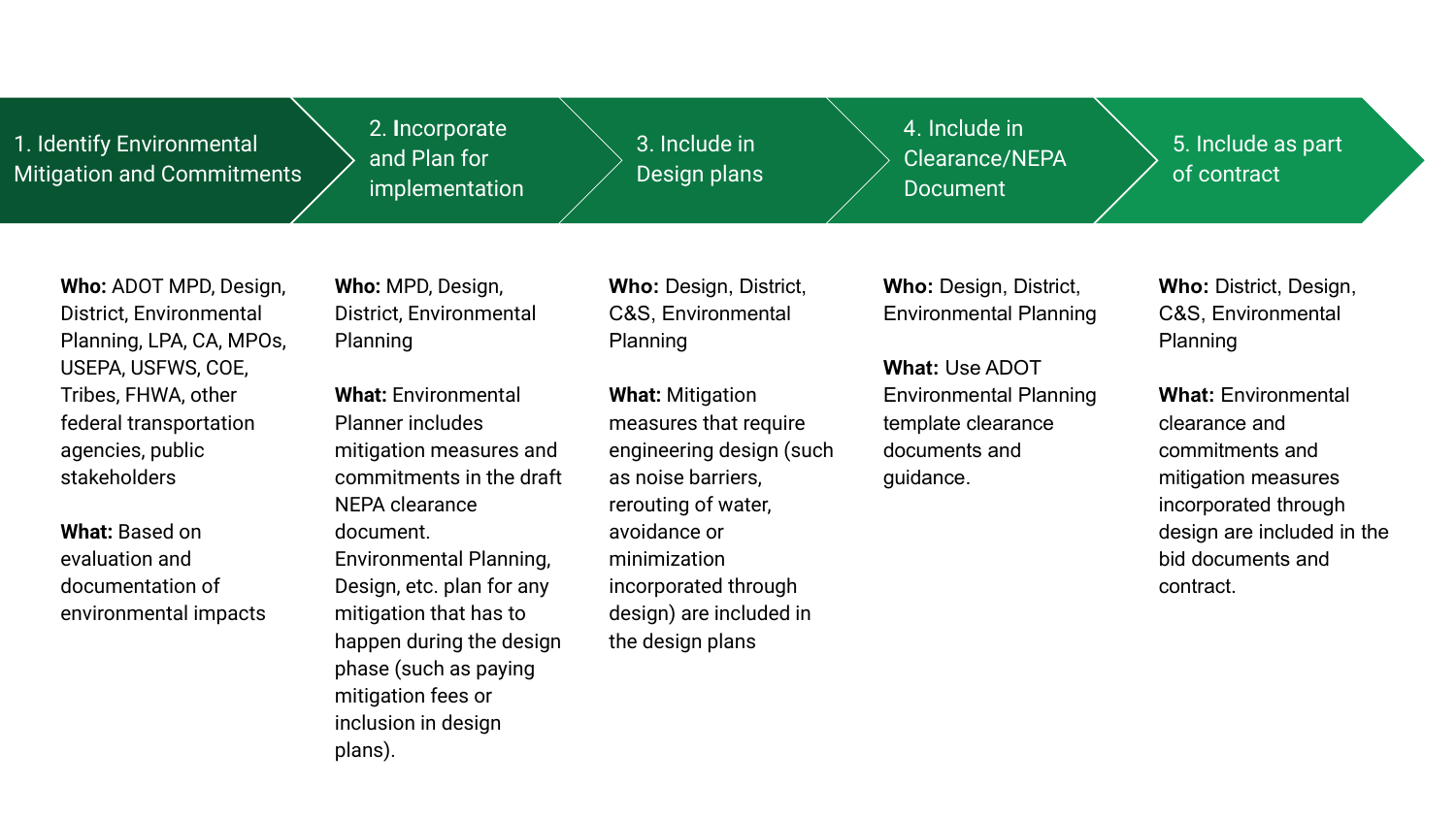6. Monitor during further development (for alternative delivery)

7. Review during Pre-Con and Partnering

8. Construct Project

9. Confirm Completed per the Contract

10. Maintain

**Who:** District, C&S, Environmental Planning, Major Projects

**What:** Review changes in design to determine if/how environmental commitments or mitigation measures need to change.

**Who:** District, Environmental Planning, Partnering, Contractor

**What:** Environmental Planning is included in the meeting planning and the Pre-Construction and Partnering meetings per procedure agreed upon with ADOT Partnering group.

**Who:** District, C&S, Environmental Planning, **Contractor** 

**What:** Contractor contacts environmental planning as listed in the mitigation measure to ensure that the necessary action is completed. Contract may include penalties for the contractor when not in compliance with certain requirements.

**Who:** District, Environmental Planning, Construction Program

**What:** District staff manage contract compliance. Construction Program inspectors confirm compliance with contract.

**Who:** District, Environmental Planning

**What:** Maintain as necessary.